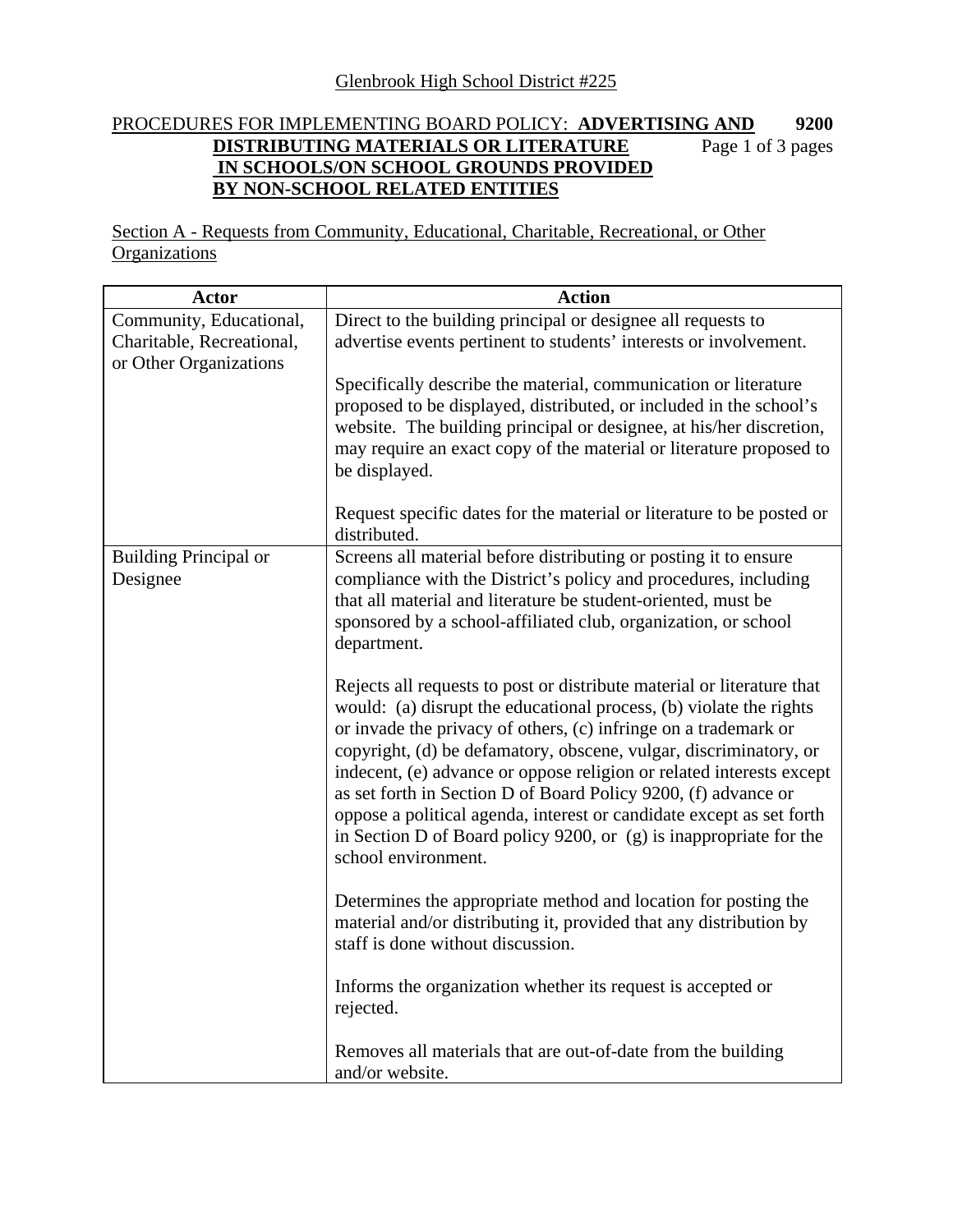## PROCEDURES FOR IMPLEMENTING BOARD POLICY: **ADVERTISING AND 9200 DISTRIBUTING MATERIALS OR LITERATURE** Page 2 of 3 pages  **IN SCHOOLS/ON SCHOOL GROUNDS PROVIDED BY NON-SCHOOL RELATED ENTITIES**

Section B - Requests from Commercial Companies to Advertise and/or Distribute Material or Literature

| <b>Actor</b>                                                                   | <b>Action</b>                                                                                                                                                                                                                                                                                                                                                                                                                                                                                                                                                                               |
|--------------------------------------------------------------------------------|---------------------------------------------------------------------------------------------------------------------------------------------------------------------------------------------------------------------------------------------------------------------------------------------------------------------------------------------------------------------------------------------------------------------------------------------------------------------------------------------------------------------------------------------------------------------------------------------|
| Community, Educational,<br>Charitable, Recreational,<br>or Other Organizations | If approved for posting or distribution, have the material or posters<br>delivered to the school. The school will not make copies.                                                                                                                                                                                                                                                                                                                                                                                                                                                          |
|                                                                                | If approved for posting or distribution, provide in electronic format<br>the information to be posted on the school's website.                                                                                                                                                                                                                                                                                                                                                                                                                                                              |
| <b>Commercial Companies</b>                                                    | Direct to the building principal or designee all requests to advertise<br>or distribute material, communication or literature in schools, on<br>school grounds or in school publications. Specifically identify the<br>requested location for advertisements, e.g.: (a) athletic field fence,<br>(b) athletic, theater, or music programs, and/or (c) scoreboards.<br>Prominently display the company's name on all advertising,<br>materials, communication or literature.                                                                                                                 |
|                                                                                | Provide a copy of the proposed advertisement, materials,<br>communication or literature to the building principal.                                                                                                                                                                                                                                                                                                                                                                                                                                                                          |
| <b>Building Principal or</b><br>Designee                                       | Screens all proposed advertising, communication or literature to<br>ensure that they will not: (a) disrupt the educational process, (b)<br>violate the rights or invade the privacy of others, (c) infringe on a<br>trademark or copyright, (d) be defamatory, obscene, vulgar,<br>discriminatory or indecent, (e) advance or oppose religion except<br>as set forth in Section D of Board Policy 9200, (f) advance or<br>oppose a political agenda, interest or candidate except as set forth<br>in Section D of Board Policy 9200, or (g) is inappropriate for the<br>school environment. |
|                                                                                | May approve a commercial request related to graduation, class<br>pictures, or class rings.                                                                                                                                                                                                                                                                                                                                                                                                                                                                                                  |
|                                                                                | For all other commercial requests, makes a dispositional<br>recommendation to the superintendent for consideration during an<br>open School Board meeting. If the superintendent agrees with the<br>principal's recommendation, the advertisement, materials,<br>communication or literature will be presented to the Board for<br>action.                                                                                                                                                                                                                                                  |
|                                                                                | After the Board's decision, takes all appropriate steps.                                                                                                                                                                                                                                                                                                                                                                                                                                                                                                                                    |